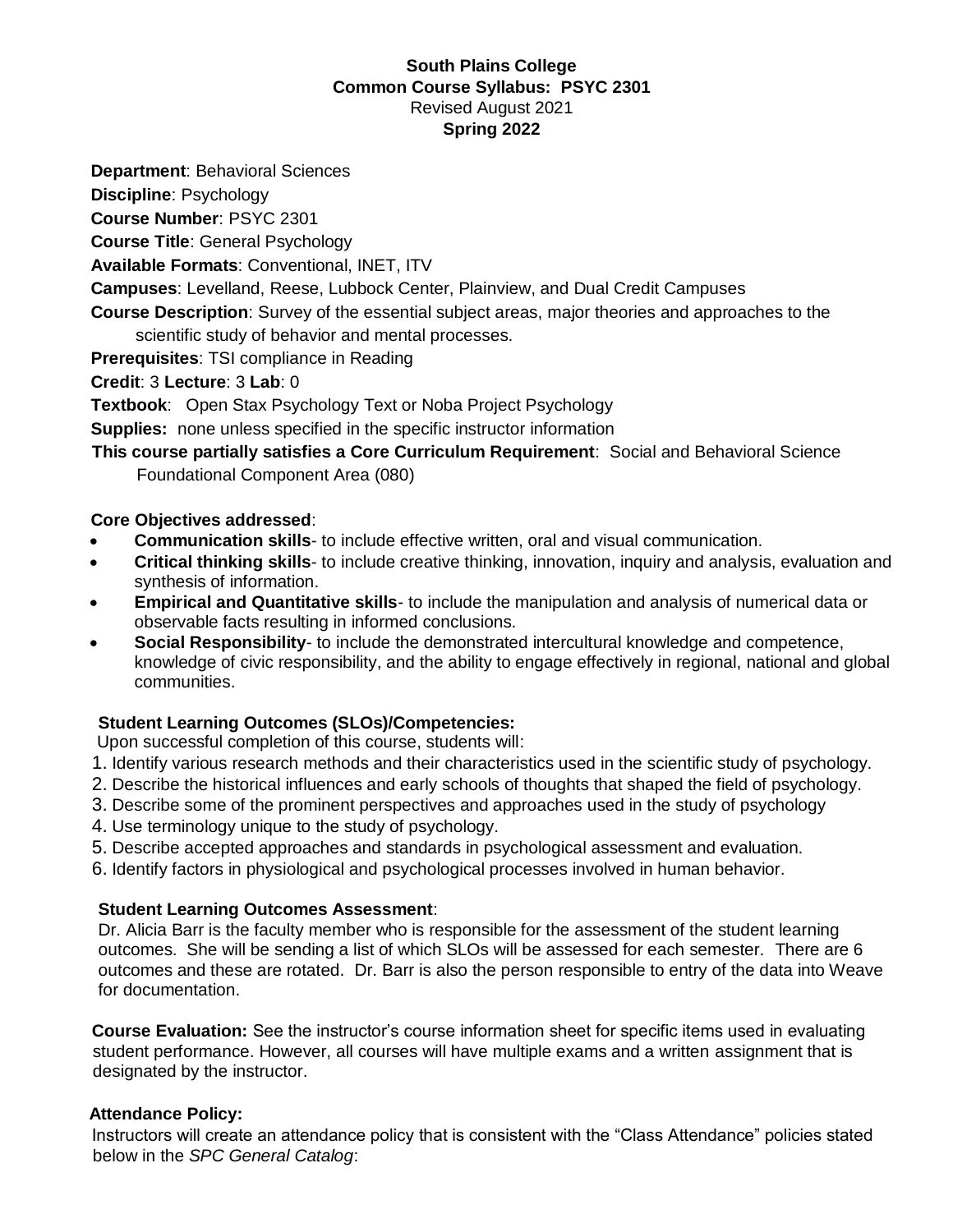*Students are expected to attend all classes in order to be successful in a course. The student may be administratively withdrawn from the course when absences become excessive as defined in the course syllabus.*

*When an unavoidable reason for class absence arises, such as illness, an official trip authorized by the college or an official activity, the instructor may permit the student to make up work missed. It is the student's responsibility to complete work missed within a reasonable period of time as determined by the*  instructor. Students are officially enrolled in all courses for which they pay tuition and fees at the time of *registration. Should a student, for any reason, delay in reporting to a class after official enrollment, absences will be attributed to the student from the first class meeting.*

*Students who enroll in a course but have "Never Attended" by the official census date, as reported by the faculty member, will be administratively dropped by the Office of Admissions and Records. A student who does not meet the attendance requirements of a class as stated in the course syllabus and does not officially withdraw from that course by the official census date of the semester, may be administratively withdrawn from that course and receive a grade of "X" or "F" as determined by the instructor. Instructors are responsible for clearly stating their administrative drop policy in the course syllabus, and it is the student's responsibility to be aware of that policy.* 

*It is the student's responsibility to verify administrative drops for excessive absences through MySPC using his or her student online account. If it is determined that a student is awarded financial aid for a class or classes in which the student never attended or participated, the financial aid award will be adjusted in accordance with the classes in which the student did attend/participate and the student will owe any balance resulting from the adjustment.*

Additional attendance information might be included in the specific instructor's part of the syllabus.

**Plagiarism and Cheating:** Students are expected to do their own work on all projects, quizzes, assignments, examinations, and papers. Failure to comply with this policy will result in an F for the assignment and can result in an F for the course if circumstances warrant.

Plagiarism violations include, but are not limited to, the following:

- 1. Turning in a paper that has been purchased, borrowed, or downloaded from another student, an online term paper site, or a mail order term paper mill;
- 2. Cutting and pasting together information from books, articles, other papers, or online sites without providing proper documentation;
- 3. Using direct quotations (three or more words) from a source without showing them to be direct quotations and citing them; or
- 4. Missing in-text citations.

Cheating violations include, but are not limited to, the following:

- 1. Obtaining an examination by stealing or collusion;
- 2. Discovering the content of an examination before it is given;
- 3. Using an unauthorized source of information (notes, textbook, text messaging, internet, apps) during an examination, quiz, or homework assignment;
- 4. Entering an office or building to obtain unfair advantage;
- 5. Taking an examination for another;
- 6. Altering grade records;
- 7. Copying another's work during an examination or on a homework assignment;
- 8. Rewriting another student's work in Peer Editing so that the writing is no longer the original student's;
- 9. Taking pictures of a test, test answers, or someone else's paper.

**Student Code of Conduct Policy:** Any successful learning experience requires mutual respect on the part of the student and the instructor. Neither instructor nor student should be subject to others' behavior that is rude, disruptive, intimidating, aggressive, or demeaning**.** Student conduct that disrupts the learning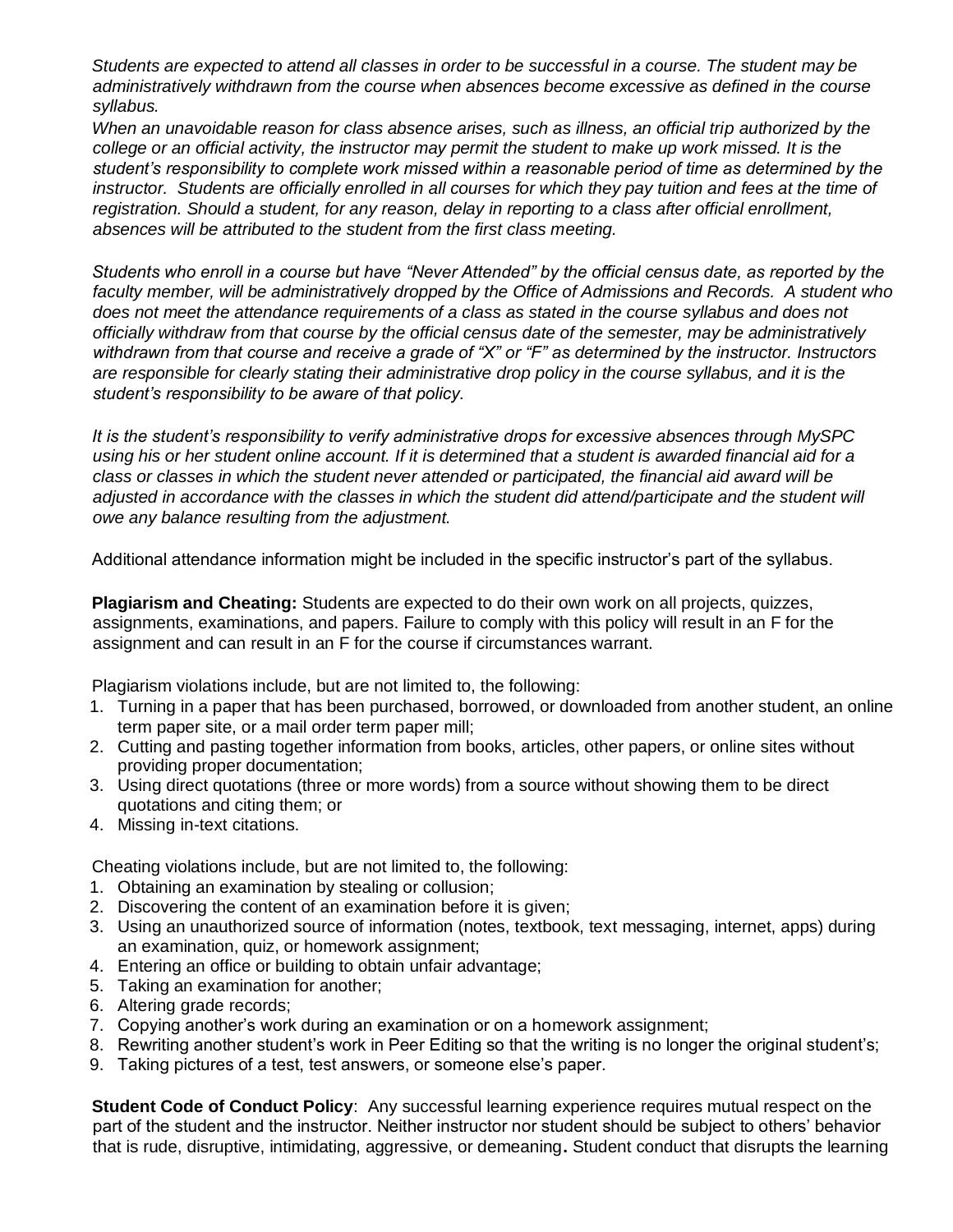process or is deemed disrespectful or threatening shall not be tolerated and may lead to disciplinary action and/or removal from class.

**Diversity Statement:** In this class, the teacher will establish and support an environment that values and nurtures individual and group differences and encourages engagement and interaction. Understanding and respecting multiple experiences and perspectives will serve to challenge and stimulate all of us to learn about others, about the larger world and about ourselves. By promoting diversity and intellectual exchange, we will not only mirror society as it is, but also model society as it should and can be.

**Disability Statement:** Students with disabilities, including but not limited to physical, psychiatric, or learning disabilities, who wish to request accommodations in this class should notify the Disability Services Office early in the semester so that the appropriate arrangements may be made. In accordance with federal law, a student requesting accommodations must provide acceptable documentation of his/her disability to the Disability Services Office. For more information, call or visit the Disability Services Office at Levelland (Student Health & Wellness Office) 806-716-2577, Reese Center (Building 8) 806-716-4675, or Plainview Center (Main Office) 806-716-4302 or 806-296-9611.

**Nondiscrimination Policy:** South Plains College does not discriminate on the basis of race, color, national origin, sex, disability or age in its programs and activities. The following person has been designated to handle inquiries regarding the non-discrimination policies: Vice President for Student Affairs, South Plains College, 1401 College Avenue, Box 5, Levelland, TX 79336. Phone number 806- 716-2360.

**Title IX Pregnancy Accommodations Statement:** If you are pregnant, or have given birth within six months, Under Title IX you have a right to reasonable accommodations to help continue your education. To [activate](http://www.southplainscollege.edu/employees/manualshandbooks/facultyhandbook/sec4.php) accommodations you must submit a Title IX pregnancy accommodations request, along with specific medical documentation, to the Director of Health and Wellness. Once approved, notification will be sent to the student and instructors. It is the student's responsibility to work with the instructor to arrange accommodations. Contact the Director of Health and Wellness at 806-716-2362 or [email](http://www.southplainscollege.edu/employees/manualshandbooks/facultyhandbook/sec4.php) [cgilster@southplainscollege.edu](mailto:cgilster@southplainscollege.edu) for assistance.

**Campus Concealed Carry**: Texas Senate Bill - 11 (Government Code 411.2031, et al.) authorizes the carrying of a concealed handgun in South Plains College buildings only by persons who have been issued and are in possession of a Texas License to Carry a Handgun. Qualified law enforcement officers or those who are otherwise authorized to carry a concealed handgun in the State of Texas are also permitted to do so. Pursuant to Penal Code (PC) 46.035 and South Plains College policy, license holders may not carry a concealed handgun in restricted locations. For a list of locations and Frequently Asked Questions, please refer to the Campus Carry page at: <http://www.southplainscollege.edu/campuscarry.php> Pursuant to PC 46.035, the open carrying of handguns is prohibited on all South Plains College campuses. Report violations to the College Police Department at 806-716-2396 or 9-1-1.

Note: The instructor reserves the right to modify the course syllabus and policies, as well as notify students of any changes, at any point during the semester.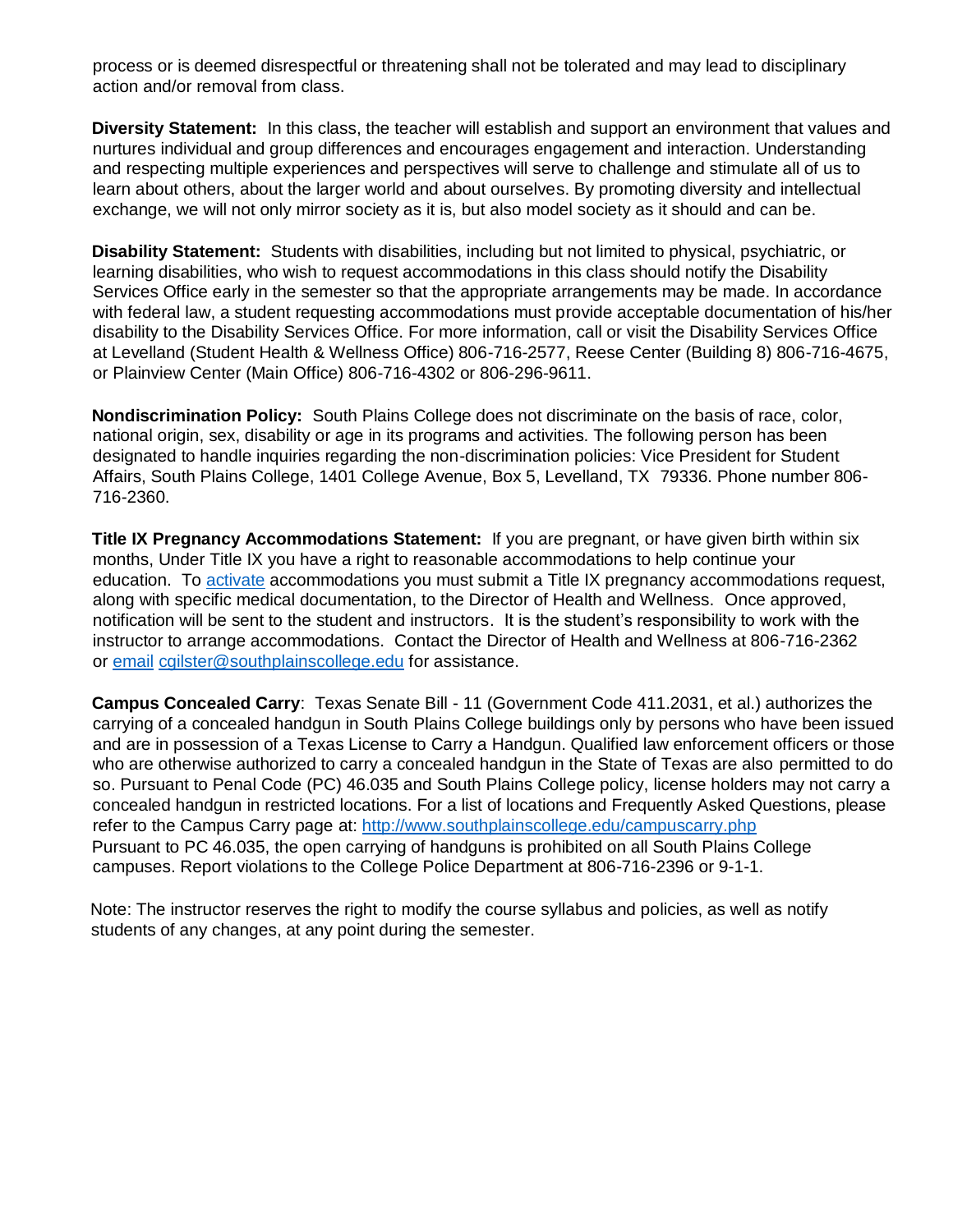# CONTACT INFORMATION

Name**:** Dr. Alicia Barr

Email[: abarr@southplainscollege.edu](mailto:abarr@southplainscollege.edu)

#### Phone: (806)716-4641

Office: Reese campus, Building 4, room 405H; Lubbock Center, room 125D.

| <b>Monday Office Hours</b> | <b>Tuesday Office Hours</b>                  | <b>Wednesday Office</b> | <b>Thursday Office Hours</b>       | <b>Friday Office</b>   |
|----------------------------|----------------------------------------------|-------------------------|------------------------------------|------------------------|
| @ LC 125D                  | @ RC 405H                                    | Hours @ LC 125D         | @ RC 405H                          | <b>Hours</b>           |
| $1:30 - 2:45$ pm           | 8:30-10:30 am, and<br>$2:15-3:00 \text{ pm}$ | 1:30-2:45 pm            | 8:30-10:30 am, &<br>$2:15-3:00$ pm | By appointment<br>onlv |

## INSTRUCTOR AVAILABILITY—I'm here to help!

I realize that you are enrolled as an online student and may not be able to physically meet with me on campus. Nonetheless, I want to make sure you are aware of all the ways in which am available to meet with you and provide help.

### Face-to-Face Office Hours

My face-to-face meeting times are on Mondays and Wednesdays 1:30-2:45 pm, at the Lubbock Center, room 125D, and on Tuesdays and Thursdays 8:30-10:30 am and 2:15-3 pm, at the Reese Campus, in building 4, room 405H. If you are not yet vaccinated, I recommend that you contact me using one of the methods below. However, if you prefer to meet face-to-face, *and* you are not vaccinated, then I strongly suggest you wear a mask while in SPC buildings, including my office.

### Virtual Office Hours

I will have virtual office hours on Wednesdays 1:30-2:45 pm and Thursdays from 2:15-3:00 pm, using Blackboard Collaborate. On Blackboard there is a link located in the "Instructor Information" folder that you can use to join virtual office hours. If you would like to meet virtually at another time, please send me an email and I will try to arrange a meeting.

#### Phone

You may reach me on Tuesdays and Thursdays between 8:30-10:30 am and 2:15-3:00 pm at (806)716-4641. If you call outside of these hours, or if you call and I am meeting with another student, then you will reach my voicemail. Please leave a message including your full name, your phone number, and a brief reason for your call. I will return your call ASAP.

### Email

You may send me an email a[t abarr@southplainscollege.edu.](mailto:abarr@southplainscollege.edu) Please be aware that if you send me an email between Monday morning and noon on Friday, I will reply within 24 hours. However, if you send an email during the weekend, I may not be able to reply until the following Monday. *IMPORTANT*: As a college student who is working toward a profession/career, it is imperative for your success that you learn to send professional emails. Please follow the "Tips for Using SPC Student Email."

# TIPS FOR USING SPC STUDENT EMAIL

## Email Etiquette

For your success as a student, and your success as a professional, you need to learn email etiquette. All emails should include:

- A brief subject line that explains your reason for emailing (e.g., "Subject: Question about the syllabus"),
- Your full name, class and section (e.g., Alexis Rose, PSYC2301, sec. 154), and
- *The use of standard English skills* (e.g., correct spelling, punctuation and grammar).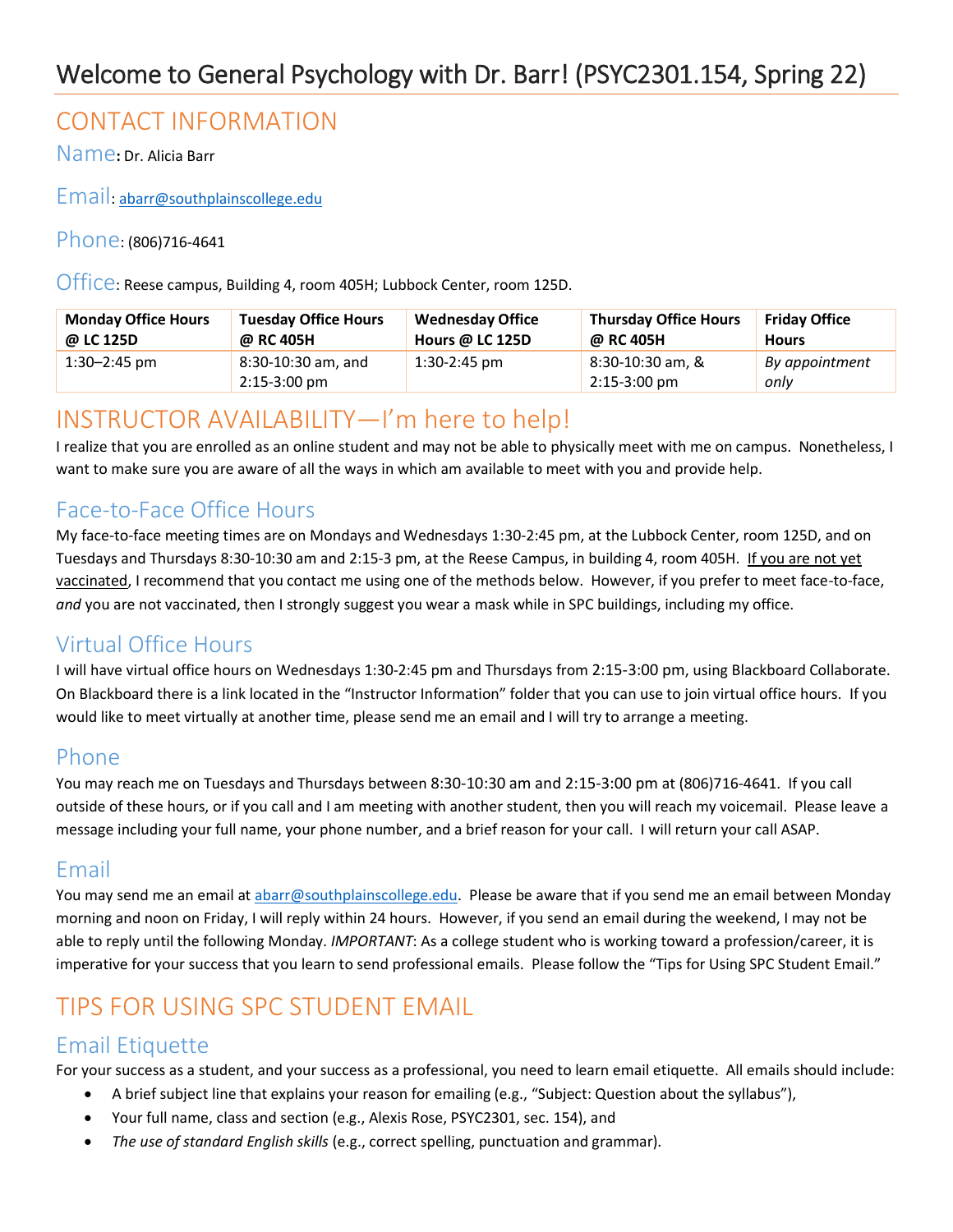Here is a very useful guide about emailing your professors: [https://www.insidehighered.com/views/2015/04/16/advice](https://www.insidehighered.com/views/2015/04/16/advice-students-so-they-dont-sound-silly-emails-essay)[students-so-they-dont-sound-silly-emails-essay](https://www.insidehighered.com/views/2015/04/16/advice-students-so-they-dont-sound-silly-emails-essay) 

#### How to access SPC Email

South Plains College provides all students with a free SPC Google email account. Because email is one of the main forms of communication in academia, you should check your SPC email regularly. Our email communication may touch on confidential academic matters, like your performance on a quiz or your overall grade, therefore you **must** email me using your official SPC Student email account (NOT your personal email account, e.g., yahoo).

In our Blackboard class page, you can find an "SPC email" button in the "Instructor Information" folder. Click the button to compose your email message. You can also access your SPC email (as well as Microsoft Word, Excel, PowerPoint and One Drive for FREE!) by going to [https://office.com](https://office.com/) and using the username and password provided in your SPC acceptance letter to sign in. A third way to access your email is by logging in to MySPC and finding the email link in the lower right-hand corner. If you encounter any problems, contact the **help desk** at (806)716-2600 or at [helpdesk@southplainscollege.edu.](mailto:helpdesk@southplainscollege.edu)

# REQUIRED TECHNOLOGY & COURSE MATERIALS FOR ONLINE SUCCESS Blackboard

All course content is found on Blackboard, and most of your coursework will be completed on Blackboard. Therefore, you need a computer with internet access. You can access Blackboard at [https://southplainscollege.blackboard.com.](https://southplainscollege.blackboard.com/) This address will take you to the login page, where you type in your username and password. Once logged in, you will see a list of classes in which you are enrolled (including PSYC2301.154). Click on the class whose Blackboard page you want to enter.

## Perusall

Perusall is a free online app that you will use to complete reading assignments (and occasionally video or podcast assignments). You will **access Perusall by clicking on Perusall assignment links** found in Blackboard.

## Noba Project Textbook

The textbook we will use is *Noba Textbook Series: Psychology*, R. Biswas-Diener & E. Diener (Eds), Champaign, IL: DEF Publishers. DOI: nobaproject.com. All of your assigned readings have been uploaded to Perusall, and thus **you will access those readings and complete your reading assignments by clicking on the Perusall assignment links found in Blackboard**. While you can access the readings outside of the Perusall app, please be aware that graded reading assignments can ONLY be completed using the Perusall assignments links in Blackboard. To view readings outside of the Perusall app, navigate to <http://noba.to/tfke7qy2> to find the online version of the textbook, or open "Course Resources" in Blackboard for the PDF version of the textbook on Blackboard.

### Access to a working computer with a reliable internet connection

Because this is an online class, almost all of your coursework will be found and completed online (in Blackboard). Thus, you must have regular access to a computer with the following characteristics:

- A modern operating system (Windows 7 or later is recommended; most class content should be compatible with Mac OS and older versions of Windows, down to XP; Linux operating system is *not* recommended)
- A modern web browser. It is recommended that students use Mozilla Firefox or Google Chrome to access Blackboard. Students have reported more problems using Internet Explorer, thus Internet Explorer is *not* recommended.
	- o You can download Mozilla Firefox [here.](https://www.mozilla.org/en-US/firefox/new/)
	- o You can download Google Chrome [here.](https://www.google.com/intl/en/chrome/browser/desktop/index.html#brand=CHMB&utm_campaign=en&utm_source=en-ha-na-us-sk&utm_medium=ha)
- A stable, reliable internet connection. High-speed internet (e.g., Cable, DSL, fiber) is the most reliable.
- It is not required, but it is recommended that you use a computer with a hardwired internet access (e.g., instead of WiFi) especially when you complete quizzes and the final exam. When using WiFi, there is a greater risk of interrupted service, and if this happens, your quiz may automatically submit before you answer all the questions.
- The **Blackboard app** for smartphones can be used to access readings, videos, podcasts and grades on Blackboard.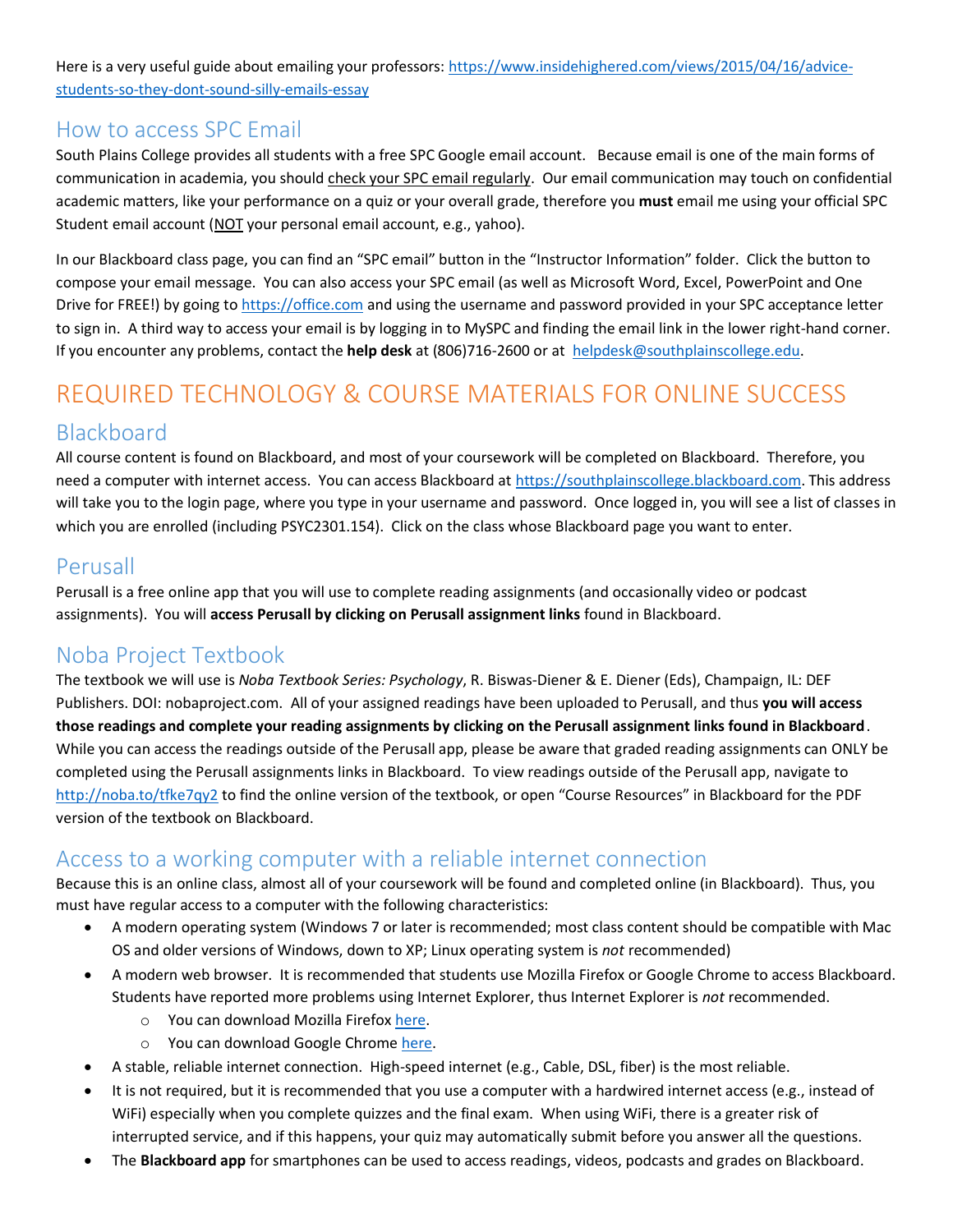• **To avoid submission problems, do NOT use a phone or tablet** to complete Perusall assignments, or quizzes or exams.

## HOW THIS COURSE IS STRUCTURED

In the Blackboard "Course Content" folder, you will find **16 weekly folders**. Each weekly folder contains Perusall reading assignments, videos and/or podcasts to watch/listen to, and a QUIZ over the material for that week. In addition, the folders for weeks 5, 8, 12 and 16 each contain an EXAM over the material in the previous 3-4 weeks.

## REQUIRED COURSEWORK AND GRADES

Your learning in this course will be assessed via: 1) weekly Perusall assignments, 2) weekly quizzes, and 3) four exams.

## Perusall Interactive Reading (or Video or Podcast) Assignments

- 24 Perusall assignments total: approximately 2 per week; each worth 3 points
- Your FOUR lowest Perusall assignment grades will be dropped
- The highest possible point total on your top 20 Perusall assignments = 60 points (or 12% of your final grade)
- For each assignment, as you read (or watch or listen) you post comments and questions about the reading (or video or podcast), and reply to your classmates' comments and questions.
- Grades are based on 1) quality of annotations, 2) quantity (#) of annotations, 3) how much you engage with classmates' posts and how much classmates engage with your posts, 4) time spent on the assignment, and 5) posting annotations throughout the entire reading (as opposed to just one section)
- **Due each Sunday by 10:00 pm (2 hours before quizzes are due)**
- Because I drop your four lowest Perusall grades, **Perusall assignments cannot be made up if missed and late submissions (e.g., a Perusal assignment that is submitted at 10:15 pm) will not be accepted**.

## Syllabus Quiz and Weekly Quizzes

- 15 weekly quizzes total: 1 syllabus quiz (for "week 1"), plus 14 weekly quizzes (for weeks 2-15); each worth 14 points
- For each quiz, you get two attempts; the highest will count toward your final grade.
- Your FIVE lowest quiz grades will be dropped
- The highest possible point total on your top 10 quizzes = 140 points (or 28% of your final grade)
- Each quiz has 14 multiple choice questions based on the readings and videos for that week. Note: the 14 questions on the quizzes are *randomly drawn* from a set of 25-30 questions, so the questions for your first attempt will *not* be identical to the questions on your second attempt.
- 20-minute time limit, per attempt
- **Due each Sunday by 11:59 pm**
- Because I drop your five lowest quiz grades *and* you get two attempts on each quiz, **quizzes cannot be made up if missed and late submissions (e.g., a quiz that is submitted at 12:01 am, or 1:17 am, etc.) will not be accepted**.

#### Exams

- Four non-comprehensive exams; each exam is worth 100 points.
- Each exam has approximately 40-50 multiple choice questions covering the previous 3-4 weeks of material
- One attempt!
- Lowest exam is dropped; Highest possible point total on your top 3 exams = 300 points (60% of your final grade)
- 50-60-minute time limit, depending on the number of questions included on the exam
- Exam #1 is due by 11:59 pm, Monday February  $14<sup>th</sup>$  (the day after week 4 ends)
- Exam #2 is due by 11:59 pm, Monday March 7th (the day after week 7 ends)
- Exam #3 is due by 11:59 pm, Monday April 11<sup>th</sup> (the day after week 11 ends)
- Final Exam is due by 5:00 pm, THURSDAY May 12<sup>th</sup> IMPORTANT! This due date is different from the typical due date of for exams! The due of the final exam is on a THURSDAY (not Monday), and it is DUE BY 5:00 pm (not 11:59 pm)!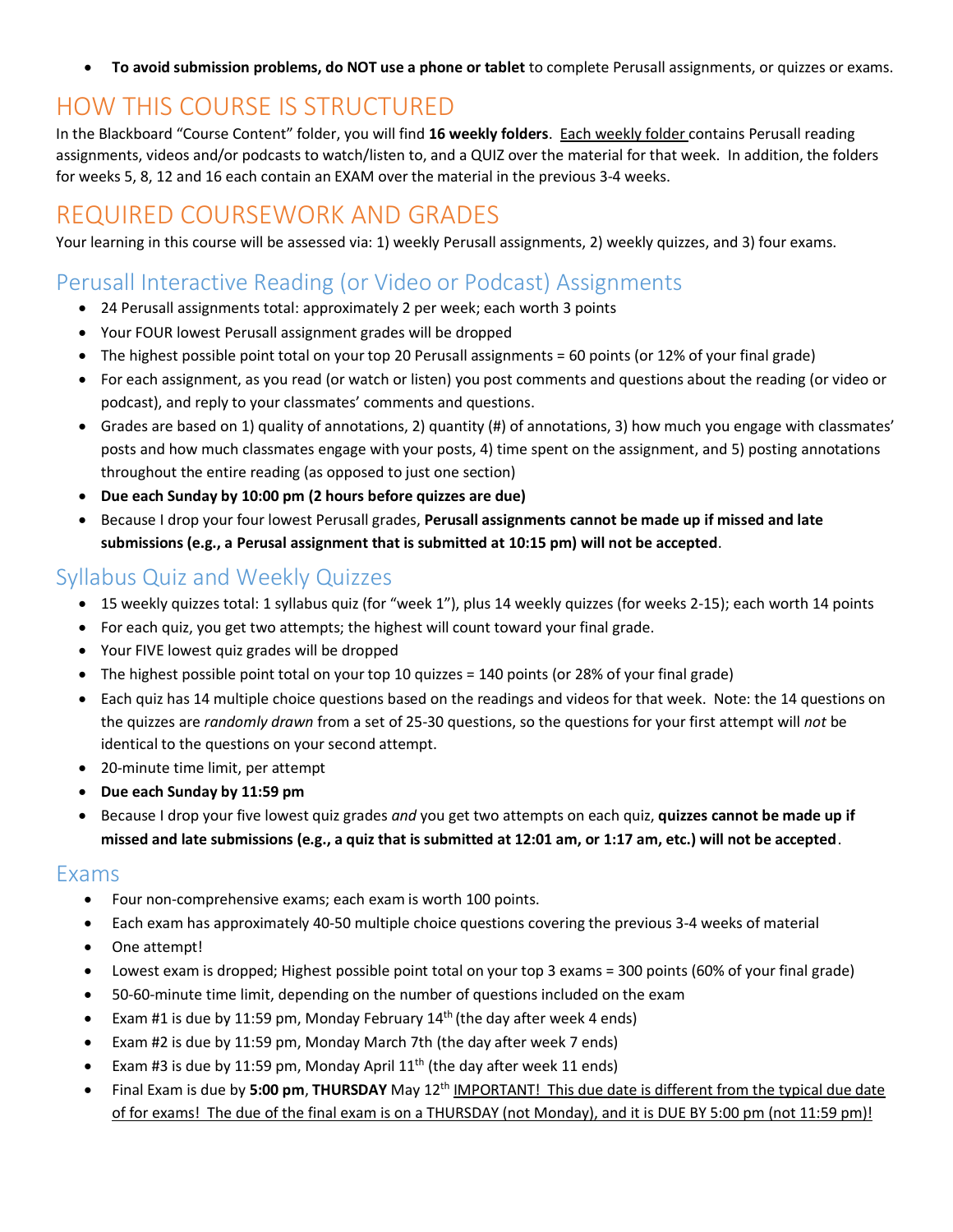## Grade Inquiries

If you have a question about a grade in the gradebook, or about an exam or quiz question (e.g., you see a zero in the gradebook, but believe you completed the assignment, or you think your answer to a question was correct, but it was counted as wrong), you must contact me within one week of the assignment due date. Otherwise the grade in the gradebook is final.

# FINAL GRADE CALCULATION

| <b>Evaluation Method</b>                        | <b>Total possible points</b>                                 | % of Final Course Grade |   |
|-------------------------------------------------|--------------------------------------------------------------|-------------------------|---|
| 10 highest quizzes at 14 points each            | 140 points                                                   | 28%                     |   |
| 20 Perusal Reading Assignments at 3 pts each    | 60 points                                                    | 12%                     |   |
| Top 3 Exams at 100 points each                  | 300 points                                                   | 60%                     |   |
|                                                 | Total possible points in class = 500                         |                         |   |
| <b>Tentative Grading Scale for Final Course</b> | 90% or more of total possible points (448 points or more): A |                         |   |
| Grade (the point total might change based on    | 80-89% of total possible points (398-447 points):            |                         | B |
| the material we are able to cover which         | 70-79% of total possible points (348-397 points):            |                         | C |
| might affect the grading scale):                | 60-69% of total possible points (298-347 points):            |                         | D |
|                                                 | 59% or less of total possible points (297 points or less):   |                         | F |

## POLICIES RE: LATE WORK OR MISSING WORK

I have provided all due dates in this syllabus, and in multiple locations on Blackboard. Thus, I have done my job of notifying you about when your Perusall assignments, quizzes and exams are due—it is now your job to complete them on time.

NOTE: The only computer issue that warrants a make-up is if the entire class is unable to access Blackboard at the time a Perusall assignment, or quiz, or exam is due. If this occurs, I will extend the due date for the entire class. Because other computer issues are not cause for a make-up, you should carefully read about how to avoid or deal with technology problems in the sections following this one.

## Missed Perusall Reading Assignments

Because I drop everyone's four lowest Perusall assignment grades, **these cannot be made up if missed**, regardless of the reason for missing the assignment. I drop the four lowest grades to account for the possibility that a student is too sick to complete an assignment, or has an ill loved one to attend to, or has a loved one who passes away. *All of these assignments will be available for 2-4 weeks prior to their due date*. If you know you are going to have a busy week due to school + work + life, please work ahead.

## Missed Quizzes

Because everyone has two attempts on each quiz, and because I drop everyone's five lowest quiz grades, there is no situation that will warrant a make-up on a quiz. In other words, almost everyone will run into a situation that might disrupt a quiz. *However*, *the two attempts and the five dropped grades are your tickets out of these situations*. *So, use them wisely!*

## Missed Exam

Because students only have one attempt on exams, and they are the largest portion of the final grade, I have a more detailed make-up policy for exams. Please review the table below to see how various situations will be resolved.

| <b>Issue leading to missed Exam</b>                          | How it will be resolved                                     |
|--------------------------------------------------------------|-------------------------------------------------------------|
| A student is sick on the day an exam is due, or a student is | As soon as possible, provide documentation of a doctor's    |
| in the hospital for more than three days during the week     | visit on the due date of the exam, or documentation of the  |
| an exam is due.                                              | hospital stay during the week of the missed exam. You must  |
|                                                              | make up the missed exam within 1 week of the last day       |
|                                                              | indicated on the medical documentation (e.g., if you were   |
|                                                              | released from the hospital on the $1st$ , your make up work |
|                                                              | must be submitted no later than the 8 <sup>th</sup> ).      |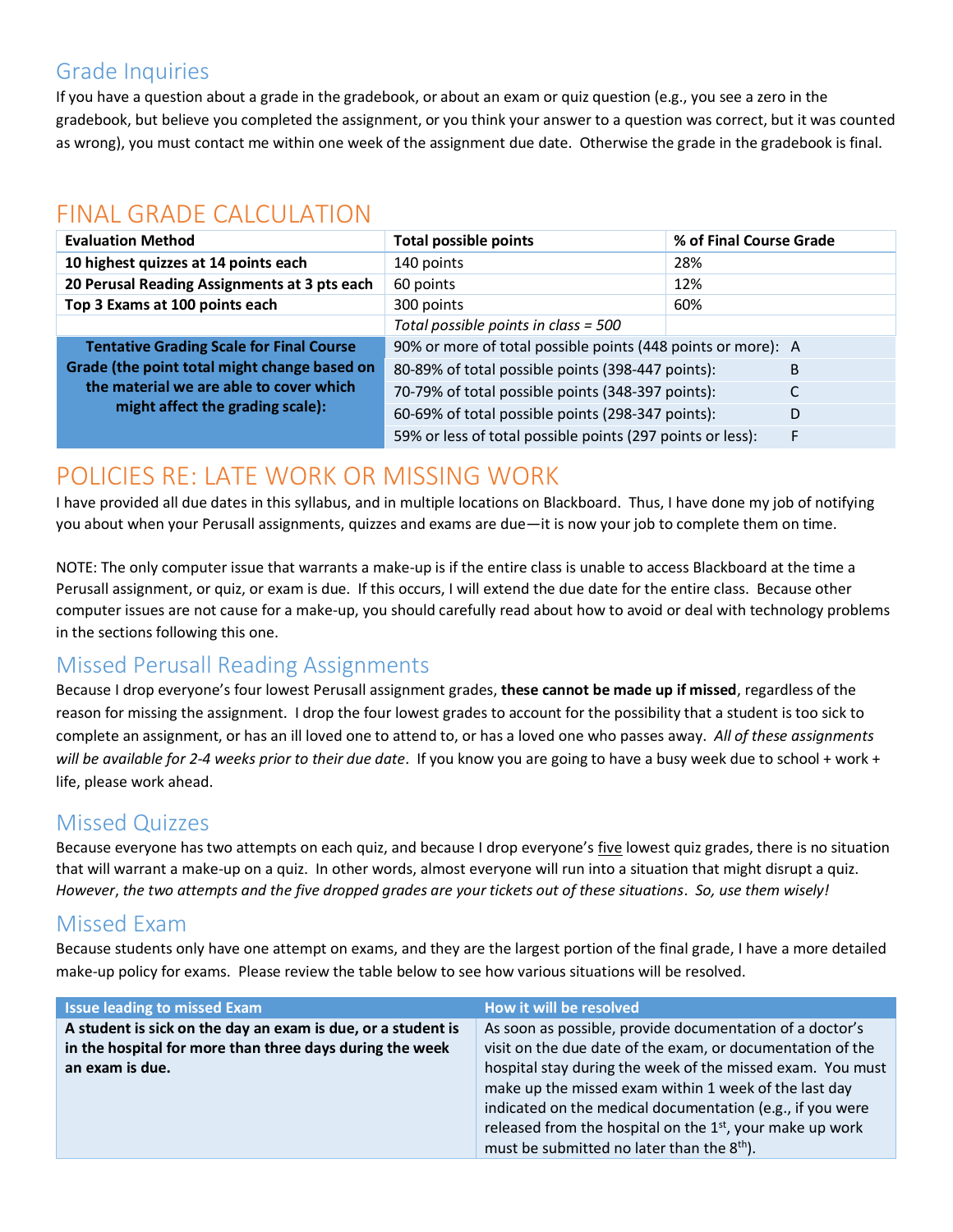| A student lost a loved one the week before an exam due<br>date.                                                                                  | As soon as possible, provide documentation in the form of<br>an obituary or funeral program. The student will have 1<br>week to make up the missed exam.                                                                                                                                                           |
|--------------------------------------------------------------------------------------------------------------------------------------------------|--------------------------------------------------------------------------------------------------------------------------------------------------------------------------------------------------------------------------------------------------------------------------------------------------------------------|
| A student was caring for a terminally ill loved one during<br>the week an exam was due.                                                          | As soon as possible, provide documentation in the form of a<br>doctor's note from the doctor caring for the loved one. The<br>student will have 1 week to make up the missed exam.                                                                                                                                 |
| A student's exam attempt is disrupted due to a computer<br>problem, but other students could access Blackboard and<br>the exam during that time. | I will review the Blackboard data recorded from your<br>attempted session to determine if a make-up is given.<br>Remember, you must make sure you have reliable internet<br>access for this course. See the "Technology Problems"<br>section so you can avoid this problem before it happens.                      |
| Blackboard, and/or the textbook for the course, is<br>unavailable at some point during the week, but not at the<br>time the exam is due.         | No makeup is given. All students are able to download a<br>free PDF copy of the textbook, or single chapters. Thus,<br>students are able to complete readings even if Blackboard<br>or the textbook website is down.                                                                                               |
| A student forgot to submit an exam by the due date.                                                                                              | No makeup is given. I have provided students with all due<br>dates. It is your responsibility to get your work done by<br>those dates.                                                                                                                                                                             |
| A student was traveling and did not have access to the<br>internet when the exam or written assignment was due.                                  | No makeup is given. It is your responsibility to make sure<br>you have reliable internet access for the duration of this<br>course. If you must travel during the semester, you need to<br>get your work completed ahead of time, or make sure that<br>you have access to the internet at your travel destination. |

## TECHNOLOGY PROBLEMS AND HOW TO GET HELP:

Remember, a computer issue that affects an individual student, but not the entire class, will not merit an extension on Perusall assignments, quizzes or exams. Thus, it is best to plan ahead and assume that you will experience one or two (or all) of these problems. If you take the time NOW to review the information below and figure out how you will address these issues if/when they arise, you will not be flustered—instead, you will be ready to execute your backup plan.

| <b>TECHNOLOGY CONTINGENCY (BACK-UP) PLANS</b>                                         |                                                                                                                                                                                                                                                                                                                                                                                                                                                                                                                                                                                                                                                                                                       |  |
|---------------------------------------------------------------------------------------|-------------------------------------------------------------------------------------------------------------------------------------------------------------------------------------------------------------------------------------------------------------------------------------------------------------------------------------------------------------------------------------------------------------------------------------------------------------------------------------------------------------------------------------------------------------------------------------------------------------------------------------------------------------------------------------------------------|--|
| Problem(s)                                                                            | <b>Solution</b>                                                                                                                                                                                                                                                                                                                                                                                                                                                                                                                                                                                                                                                                                       |  |
| "Argh! My internet is down!"<br>&/or<br>"OMG! My computer is not                      | Free WiFi is available at many area businesses (Starbuck's, McDonald's, Chick-fil-A, United<br>Supermarkets), and in the buildings and parking lots of many schools including SPC<br>campuses (also look for "Park and Learn" signs near the LISD schools). Click here for WiFi<br>Resources at SPC (at the bottom of the "WiFi Resources at SPC" page you will also find<br>phone carrier assistance plans).                                                                                                                                                                                                                                                                                         |  |
| working!"<br>&/or                                                                     | Make a list of friends, family members, classmates &/ or even neighbors who might let you<br>borrow their computer, or their WiFi, or their printer in the event yours is not working                                                                                                                                                                                                                                                                                                                                                                                                                                                                                                                 |  |
| "Darn! I need to print [that<br>thing], but my printer is out<br>of ink."<br>&/or     | If you are an SPC student, and within driving distance, we have computer labs with<br>computers, printers and internet access at every campus:<br>SPC Reese Campus computer labs: Building 8 (room 827 and the library), Building 2<br>(room 207), and Building 4 (adjacent to room 451)<br>SPC Levelland Campus computer lab: Technology building<br>SPC Lubbock Center, 39 <sup>th</sup> & Avenue Q: Room 109 and Room 138<br>$\bullet$<br>SPC Plainview Center, 1920 W. 24th St., Plainview, Texas                                                                                                                                                                                                 |  |
| "Ugh! I'm out of town, and I<br>don't have a computer [or<br>access to the internet]" | Public libraries (wherever you live) typically have computers available to the public<br>If your computer breaks down, contact a local computer repair business (e.g., Best Buy,<br>Office Depot, etc.). Or, if possible, buy an inexpensive computer from sites like<br>edealinfo.com, Amazon marketplace, Newegg or eBay. Consider applying for funds to help<br>with school expenses, such as a new computer (you can apply here).<br>If you are traveling, find out if the hotel has a computer lab for guests, or if the person you<br>are staying with has a computer with internet access. If not, work ahead and get your quiz,<br>or exam, or written assignment completed before you leave. |  |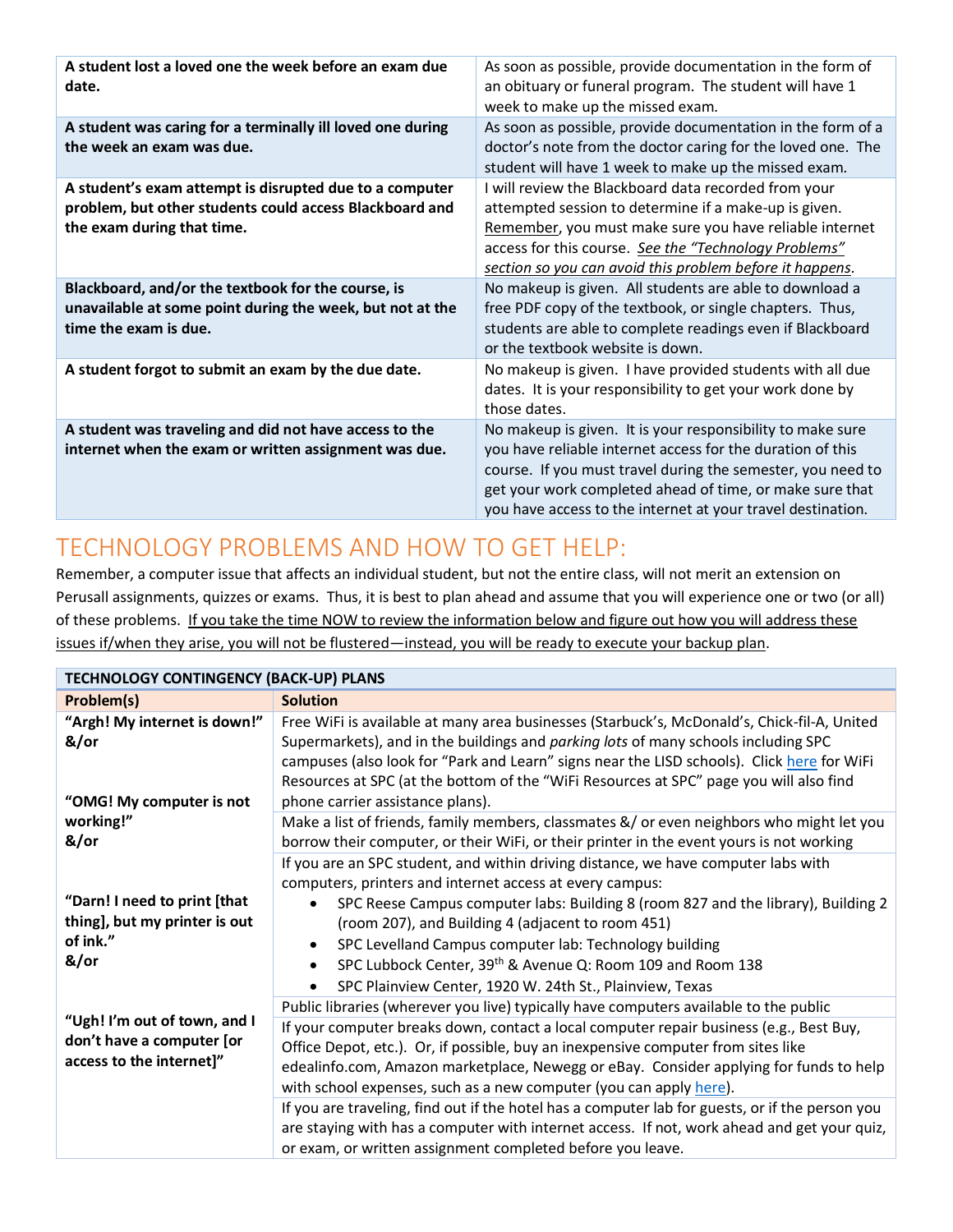## Blackboard, Perusall and Email Technical Support

**For Blackboard issues**, contact the SPC Tech Support staff at 806-716-2180, Mon-Fri, 8 am – 4 pm; or email [blackboard@southplainscollege.edu](mailto:blackboard@southplainscollege.edu) or go t[o https://help.blackboard.com](https://help.blackboard.com/) or call Blackboard Support at (800)424-9299.

**For Perusall issues**, follow this link to find answers to frequently asked questions[: https://support.perusall.com/hc/en](https://support.perusall.com/hc/en-us/categories/360002173133-Students)[us/categories/360002173133-Students,](https://support.perusall.com/hc/en-us/categories/360002173133-Students) of contact Perusall Support at: <https://support.perusall.com/hc/en-us/requests/new>

**For SPC email issues**, contact the SPC help desk at (806)716-2600 or at [helpdesk@southplainscollege.edu.](mailto:helpdesk@southplainscollege.edu)

The table below contains possible troubleshooting solutions to help you solve common technology issues:

| <b>TECH TROUBLESHOOTING</b>                                  |                                                                                                                                                                                                                                              |
|--------------------------------------------------------------|----------------------------------------------------------------------------------------------------------------------------------------------------------------------------------------------------------------------------------------------|
| Problem                                                      | <b>Possible Solution</b>                                                                                                                                                                                                                     |
| cannot access Blackboard, but I<br>can access other websites | Blackboard might be down. Check your SPC email and MySPC for announcements<br>about Blackboard outages. IF you cannot access these sources of information, or if<br>there are no such announcements, contact Blackboard support (see above). |
| cannot access any websites.                                  | Your internet may be down. If you know how, try resetting your modem and/or<br>router. If your internet is still not working, contact your internet provider, or<br>implement one of your contingency plans (see above).                     |

# OTHER IMPORTANT POLICIES AND INFORMATION:

Academic Integrity: Students are expected to do their own work on all quizzes, assignments, and exams. Failure to comply with this policy (e.g., plagiarism, cheating) will result in an F for the assignment and can result in an F for the course if circumstances warrant. \*\*In the spirit of upholding academic integrity, I want to express my gratitude to my colleague, Dr. Will Crescioni for sharing his online syllabi with me. My syllabus draws heavily from Dr. Crescioni's beautifully formatted and worded syllabus, especially the sections on technology and missed work.

 $\text{COVID:}$  Consistent with the latest CDC recommendations, we have revised our guidance for students, faculty, and staff who have a known exposure or have tested positive. Anyone with a known exposure should wear a mask for 10 days and should seek a COVID-19 test on day five after exposure. If you test positive or develop symptoms, you should immediately self-isolate and seek a COVID-19 test. Please immediately notify your instructor, supervisor, and DeEtte Edens, Associate Director of Health and Wellness, any time you test positive for COVID-19. Anyone who tests positive is required to self-isolate for five days. Following the five-day isolation period, if you are asymptomatic or your symptoms are resolving, you may return to work or class but should wear a mask for five additional days. If you are still symptomatic, please contact DeEtte Edens at [dedens@southplainscollege.edu](mailto:dedens@southplainscollege.edu) or 806-716-2376 prior to your return date.

Attendance and Drop Policy: For online students, I will take attendance based on your completion of graded work by the due date, and logging into Blackboard. A student may be dropped from this course if 1) the student has not logged on to Blackboard for 14+ consecutive days, or 2) the student has not logged onto Blackboard by the 12<sup>th</sup> day of classes (September 15<sup>th</sup>), or 3) the student has a enough incomplete work that would make it impossible to pass the course.

Americans with Disabilities Act Statement: students with disabilities, including but not limited to physical, psychiatric, or learning disabilities, who wish to request accommodations in class should notify the Disability Services Office early in the semester so appropriate arrangements may be made. In accordance with federal law, a student requesting accommodations must provide acceptable documentation of his/her disability to the Disability Services Office. For more information, call or visit the Disability Services Office at Levelland Student Health & Wellness Center 806-716-2577; Reese Center (Building 8) and Lubbock Center, 806-716-4675; or Plainview Center Main Office, 806-716-4302 or 806-296-9611.

Diversity Statement: In this class, the instructor will establish and support an environment that values and nurtures individual and group differences and encourages engagement and interaction. Understanding and respecting multiple experiences and perspectives will serve to challenge and stimulate all of us to learn about others, about the larger world and about ourselves. By promoting diversity and intellectual exchange, we will not only mirror society as it is, but also model society as it should and can be.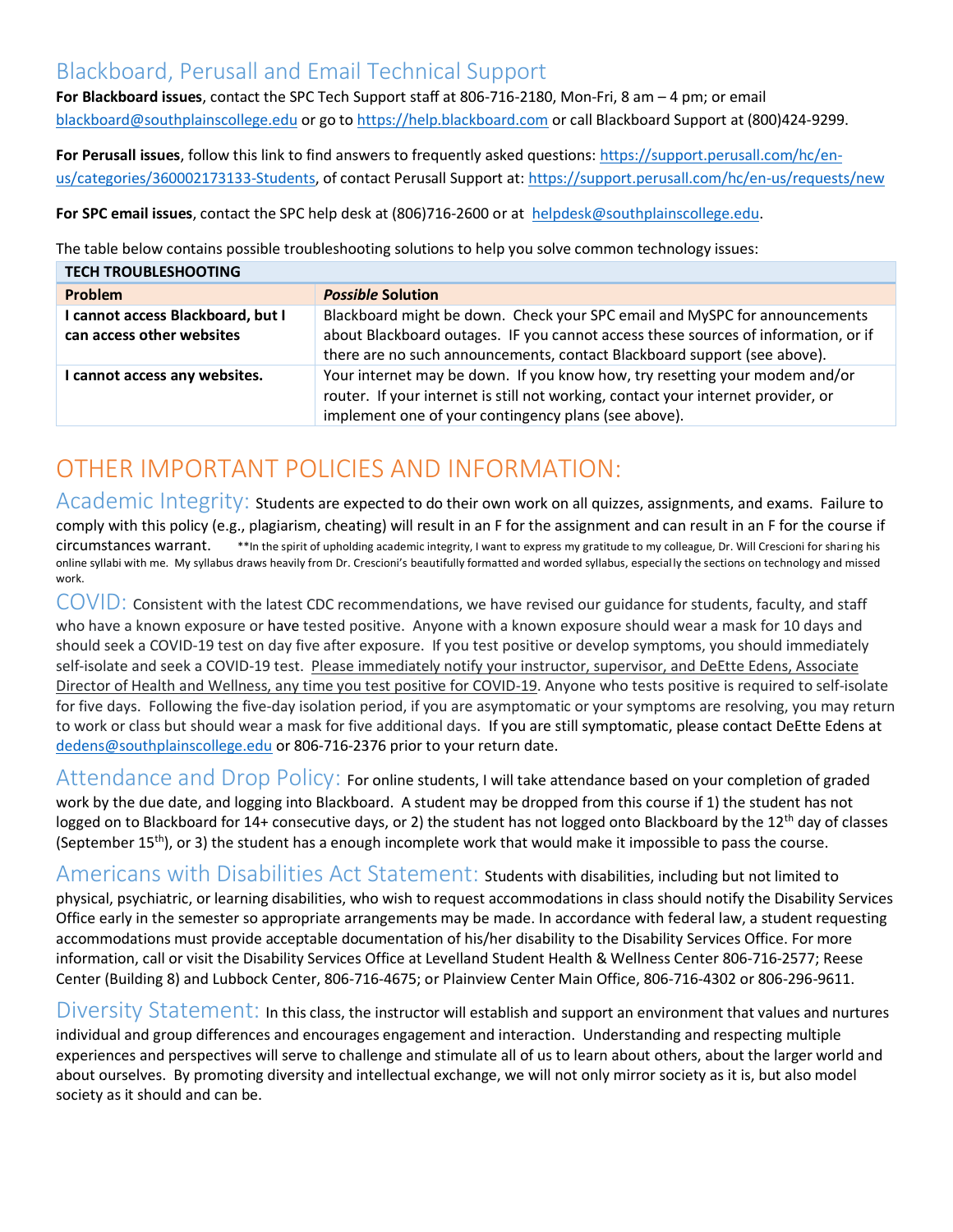## COURSE OUTLINE/CALENDAR:

| <b>WEEK</b>                      | PERUSALL READING ASSIGNMENTS                                                        | <b>QUIZ &amp; EXAM</b> | <b>DUE DATES (no later than)</b>                             |
|----------------------------------|-------------------------------------------------------------------------------------|------------------------|--------------------------------------------------------------|
| Week 1                           | Syllabus (you can complete an optional practice                                     | Quiz #1                | Quiz: Sun 1/30 by 11:59 pm                                   |
| Tue 1/18-Sun 1/23                | Perusall assignment on the syllabus worth 0 pts)                                    |                        |                                                              |
| Week 2                           | Perusall #1: History of Psychology                                                  | Quiz #2                | Perusall: Sun 1/30 by 10:00 pm                               |
| Mon 1/24-Sun 1/30                | Perusall #2: Psychological Perspectives                                             |                        | Quiz: Sun 1/30 by 11:59 pm                                   |
| Week 3                           | Perusall #3: Why Science?                                                           | Quiz #3                | Perusall: Sun 2/6 by 10:00 pm                                |
| Mon 1/31-Sun 2/6                 | Perusall #4: Research Designs                                                       |                        | Quiz: Sun 2/6 by 11:59 pm                                    |
| Week 4<br>Mon 2/7-Sun 2/13       | Perusall #5: The Healthy Life                                                       | Quiz #4                | Perusall: Sun 2/13 by 10:00 pm<br>Quiz: Sun 2/13 by 11:59 pm |
| End of week 4/start of<br>week 5 | Complete Exam #1 on the material covered in<br>weeks 2-4                            | <b>EXAM#1</b>          | Mon 2/14 by 11:59 pm                                         |
| Week 5                           | Perusall #6: The Brain and Nervous System                                           | Quiz #5                | Perusall: Sun 2/20 by 10:00 pm                               |
| Mon 2/14-Sun 2/20                | Perusall #7: Structure of Neurons and Synaptic<br>Transmission (video)              |                        | Quiz: Sun 2/20 by 11:59 pm                                   |
| Week 6                           | Perusall #8: States of Consciousness                                                | Quiz #6                | Perusall: Sun 2/27 by 10:00 pm                               |
| Mon 2/21-Sun 2/27                | Perusall #9: The Unconscious                                                        |                        | Quiz: Sun 2/27 by 11:59 pm                                   |
| Week 7<br>Mon 2/28-Sun 3/6       | Perusall #10: Conditioning and Learning                                             | Quiz #7                | Perusall: Sun 3/6 by 10:00 pm<br>Quiz: Sun 3/6 by 11:59 pm   |
| End of week 7/start of           | Complete Exam #2 on the material covered in                                         | <b>EXAM #2</b>         | Mon 3/7 by 11:59 pm                                          |
| week 8                           | weeks 5-7                                                                           |                        |                                                              |
| Week 8                           | Perusall #11: Memory (Encoding, Storage,                                            | Quiz #8                | Perusall: Sun 3/13 by 10:00 pm                               |
| Mon 3/7-Sun 3/13                 | Retrieval)                                                                          |                        | Quiz: Sun 3/13 by 11:59 pm                                   |
| Mon 3/14-Sun 3/20                | <b>SPRING BREAK-HOORAY!</b>                                                         |                        | <b>ENJOY YOUR WEEK OFF!</b>                                  |
| Week 9                           | Perusall #12: Personality Traits                                                    | Quiz #9                | Perusall: Sun 3/27 by 10:00 pm                               |
| Mon 3/21-Sun 3/27                | Perusall #13: Personality Assessment                                                |                        | Quiz: Sun 3/27 by 11:59 pm                                   |
| Week 10                          | Perusall #14: Prejudice, Discrimination and                                         | Quiz #10               | Perusall: Sun 4/3 by 10:00 pm                                |
| Mon 3/28-Sun 4/3                 | Stereotyping                                                                        |                        | Quiz: Sun 4/3 by 11:59 pm                                    |
|                                  | Perusall #15: How Racial Bias Works (video)                                         |                        |                                                              |
| Week 11                          | Perusall #16: Persuasion: So Easily Fooled                                          | Quiz #11               | Perusall: Sun 4/10 by 10:00 pm                               |
| Mon 4/4-Sun 4/10                 | Perusall #17: Obedience and Conformity                                              |                        | Quiz: Sun 4/10 by 11:59 pm                                   |
| End of week 11/start             | Complete Exam #3 on the material covered in                                         | <b>EXAM#3</b>          | Mon 4/11 by 11:59 pm                                         |
| of week 12                       | weeks 8-11                                                                          |                        |                                                              |
| Week 12                          | Perusall #18: Mood Disorders                                                        | Quiz #12               | Perusall: Sun 4/17 by 10:00 pm                               |
| Mon 4/11-Sun 4/17                | Perusall #19: Elements (Podcast)                                                    |                        |                                                              |
| Week 13                          |                                                                                     |                        | Quiz: Sun 4/17 by 11:59 pm                                   |
|                                  | Perusall #20: Anxiety Disorders                                                     | Quiz #13               | Perusall: Sun 4/24 by 10:00 pm                               |
| Mon 4/18-Sun 4/24                | Perusall #21: Unstuck: An OCD Kids Movie (video)                                    |                        | Quiz: Sun 4/24 by 11:59 pm                                   |
| Week 14                          | Perusall #22: Schizophrenia Spectrum Disorders                                      | Quiz #14               | Perusall: Sun 5/1 by 10:00 pm                                |
| Mon 4/25-Sun 5/1                 |                                                                                     |                        | Quiz: Sun 5/1 by 11:59 pm                                    |
| Week 15<br>Mon 5/2-Sun 5/8       | Perusall #23: Therapeutic Orientations<br>Perusall #24: This Emotional Life (video) | <b>Quiz #15</b>        | Perusall: Sun 5/8 by 10:00 pm<br>Quiz: Sun 5/8 by 11:59 pm   |
| <b>Week 16: Final Exam</b>       | Complete the Final Exam on the material covered                                     |                        | You must complete the Final                                  |

*IMPORTANT NOTE: In addition to Perusall assignments and quizzes, there may be additional videos and/or podcasts that students are required to watch/listen to, and these will be posted in the weekly folders. Please do not overlook these, as some quiz and exam questions are drawn directly from the videos and podcasts.*